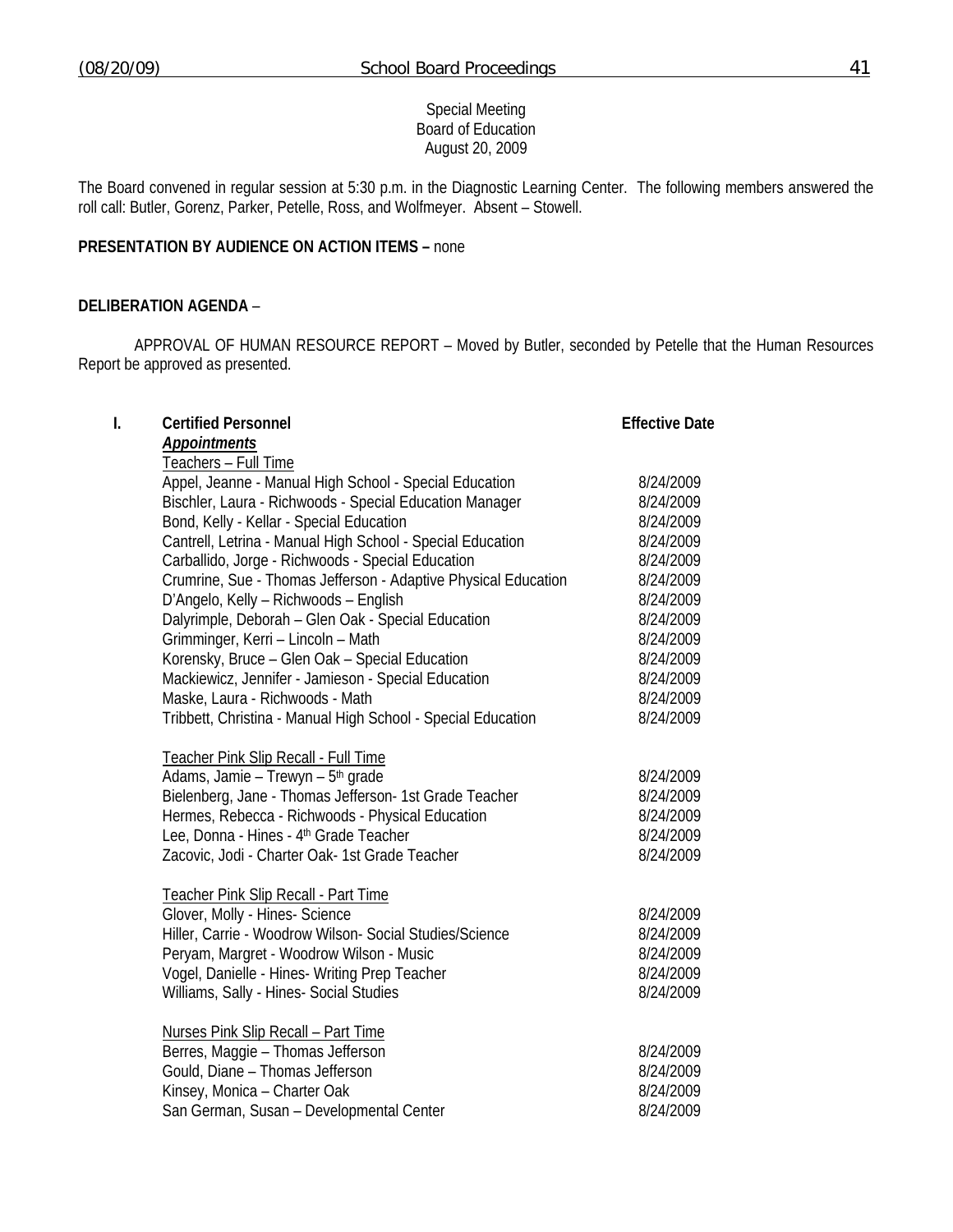|     | Coach - Part Time<br>Martin, Bill - Richwoods - Assistant Volleyball                                                                                                                                                                                                                                                                                          | 8/24/2009                                                                                                         |
|-----|---------------------------------------------------------------------------------------------------------------------------------------------------------------------------------------------------------------------------------------------------------------------------------------------------------------------------------------------------------------|-------------------------------------------------------------------------------------------------------------------|
|     | <b>Resignations</b><br>Teachers - Full Time<br>Smith Carrie - Hines Primary - Employment in Pekin<br>Springman, Susan - Manual - Employment in Creve Coeur                                                                                                                                                                                                    | 6/30/2009<br>8/20/2009                                                                                            |
|     | Deceased<br>Gude, Sonya - Trewyn - Math                                                                                                                                                                                                                                                                                                                       | 8/17/2009                                                                                                         |
| II. | <b>Non-Certified Personnel</b><br><b>Appointments</b><br><b>Accompanists Pink Slip Recall</b>                                                                                                                                                                                                                                                                 |                                                                                                                   |
|     | Clark, John -- Richwoods High School<br>Dillard, Crista - Peoria High<br>Klopfenstein, Kyra - Woodruff High School<br>Slaymaker, Carma - Roosevelt Magnet School                                                                                                                                                                                              | 8/24/2009<br>8/24/2009<br>8/24/2009<br>8/24/2009                                                                  |
|     | Clerical - Full Time<br>Gilles-Wunderle, Patrice - Manual High School<br>Nofsinger, Sharlena - Manual High School                                                                                                                                                                                                                                             | 8/24/2009<br>8/24/2009                                                                                            |
|     | Paraprofessionals<br>Hinkle, John - Columbia<br>Malone, Tadenicka - Manual High School<br>Robison, Bill - Peoria High                                                                                                                                                                                                                                         | 8/24/2009<br>8/24/2009<br>8/24/2009                                                                               |
|     | Paraprofessional Teacher Assistant - Full Time<br>Carey, Lorena - Peoria High School<br>Cobert., Deborah, Northmoor Edison Primary School<br>Lucas, Jared, Peoria High School<br>Merriman, Rachel, Peoria High School<br>Mullally, Chris, Northmoor Edison Primary School<br>Robinson, Bill, Peoria High School<br>Webster, Tagwana - Harrison Primary School | 8/24/2009<br>8/24/2009<br>8/24/2009<br>8/24/2009<br>8/24/2009<br>8/24/2009<br>8/24/2009                           |
|     | Part-time Clerical Pink Slip Recall<br>Adkins, Rita - Glen Oak<br>Bell, Michelle - Richwoods<br>Burks, Michelle - Roy Ricketts<br>Haughney, Theresa - Washington<br>Henley, Chanell - Manual<br>Marin, Maria - Harrison<br>Post, Kathy - Woodruff<br>Schlafley, Bridget - Peoria High<br>Tritsch, Sherry - Whittier                                           | 8/24/2009<br>8/24/2009<br>8/24/2009<br>8/24/2009<br>8/24/2009<br>8/24/2009<br>8/24/2009<br>8/24/2009<br>8/24/2009 |
|     | <u> Position Eliminated – Full Time</u><br>Developmental Case Manager<br>Coleman, April - Early Childhood                                                                                                                                                                                                                                                     | 8/24/2009                                                                                                         |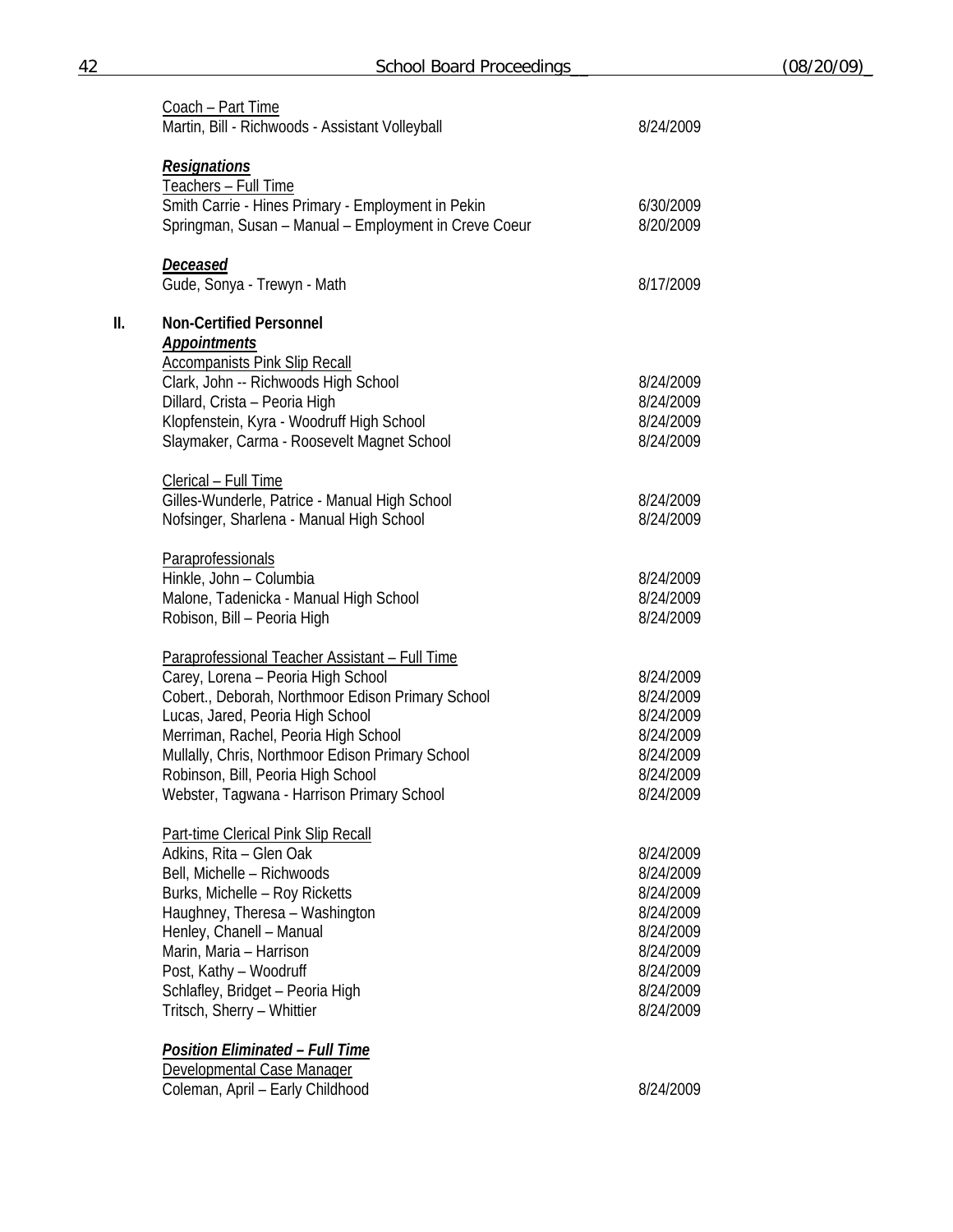|      | <b>Resignations</b><br>Para-Professional - Full Time<br>Linwood, Clifton D.                                                                                                                                                                                                             | 8/20/2009                                                                                                                                                |
|------|-----------------------------------------------------------------------------------------------------------------------------------------------------------------------------------------------------------------------------------------------------------------------------------------|----------------------------------------------------------------------------------------------------------------------------------------------------------|
|      | <b>Retirements</b><br>Clerical - Full Time<br>Schmitt, Mary A. - Keller                                                                                                                                                                                                                 | 6/11/2010                                                                                                                                                |
|      | <b>Transportation - Part Time</b><br>Grant, Joe<br>Zollicoffer, Jessica                                                                                                                                                                                                                 | 8/17/2009<br>8/15/2009                                                                                                                                   |
|      | <b>Transportation Bus Driver - Part Time</b><br>Lewis-Risby, Terralette T.                                                                                                                                                                                                              | 7/06/2009                                                                                                                                                |
|      | Transportation Bus Monitor - Part Time<br>White, Woody                                                                                                                                                                                                                                  | 8/21/2009                                                                                                                                                |
|      | Miscellaneous - Part time<br>Parr, Brooke - Latchkey Care Giver<br>Ropp, Bethany - Latchkey Care Giver                                                                                                                                                                                  | 8/24/2009<br>8/24/2009                                                                                                                                   |
| III. | <b>Certified Substitute</b><br><b>Appointments</b><br>Teacher                                                                                                                                                                                                                           |                                                                                                                                                          |
|      | Bishop, Rebekah<br>Blasingame, Anita<br>Campbell, Mary<br>Connor, William<br>Dylla, Kevin<br>Hooks, Alfred<br>Hunter, Sharon<br>Muzzarelli II, William<br>Pavesich, Suzanne<br>Rutledge, Ryan<br>Shotick, Claire<br>Varnes, Michael<br><b>Resignations</b><br><b>Substitute Teacher</b> | 8/24/2009<br>8/24/2009<br>8/24/2009<br>8/24/2009<br>8/24/2009<br>8/24/2009<br>8/24/2009<br>8/24/2009<br>8/24/2009<br>8/24/2009<br>8/21/2009<br>8/24/2009 |
| IV.  | Ehrentreu, Reka - Full Time Job<br><b>Non-Certified Substitute</b>                                                                                                                                                                                                                      |                                                                                                                                                          |
|      | <b>Appointments</b><br>Para-Professional<br>Royer, Leah                                                                                                                                                                                                                                 | 8/24/2009                                                                                                                                                |
|      | <b>Substitute Aide and Behavior Attendants</b><br>Wright, LaTina                                                                                                                                                                                                                        | 8/24/2009                                                                                                                                                |